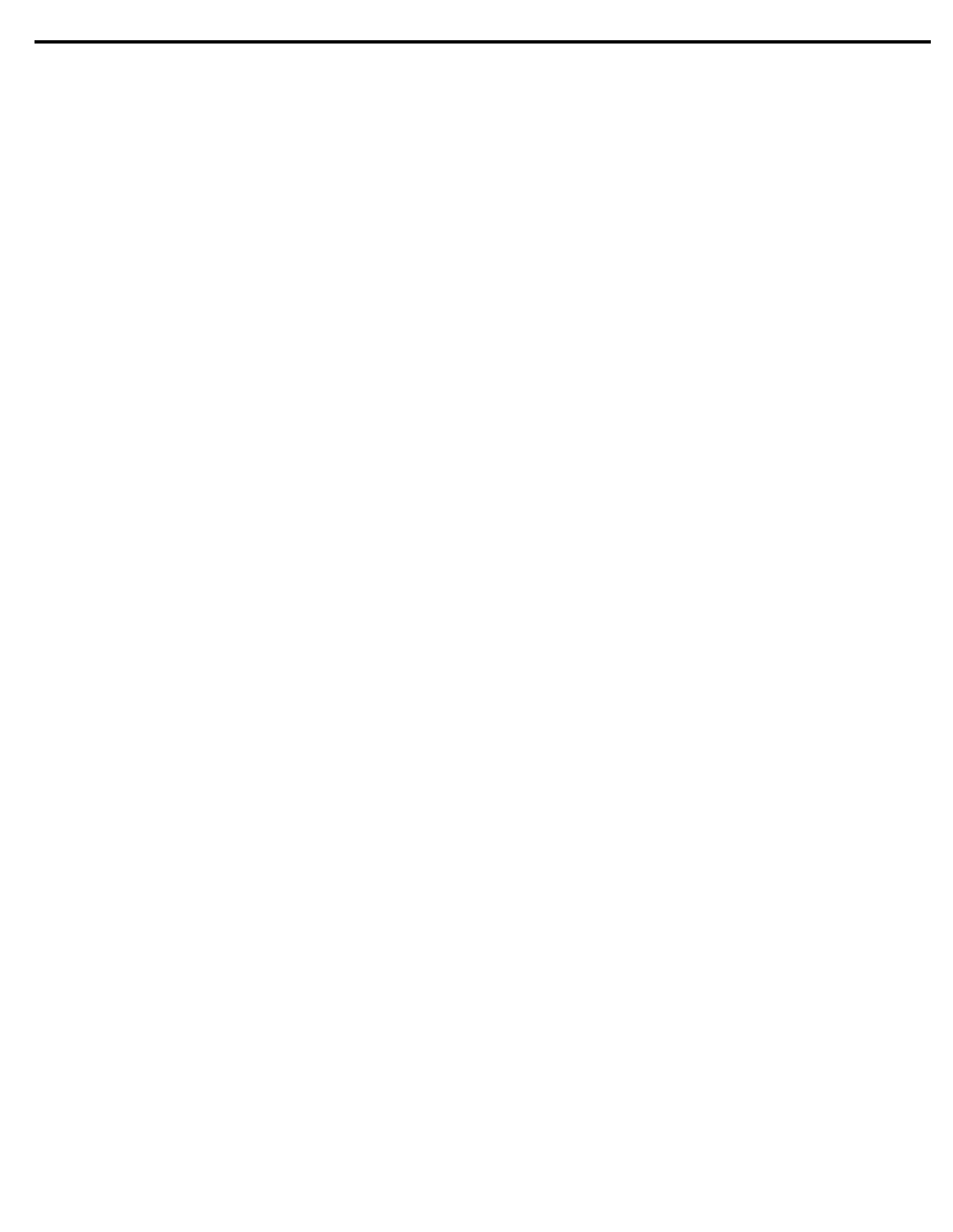

**Government of Saskatchewan** **Annual Report 2002-2003**

# **Saskatchewan Labour Relations Board**

**for the fiscal year ending March 31, 2003**

Published by Authority of **The Honourable Deb Higgins** Minister of Labour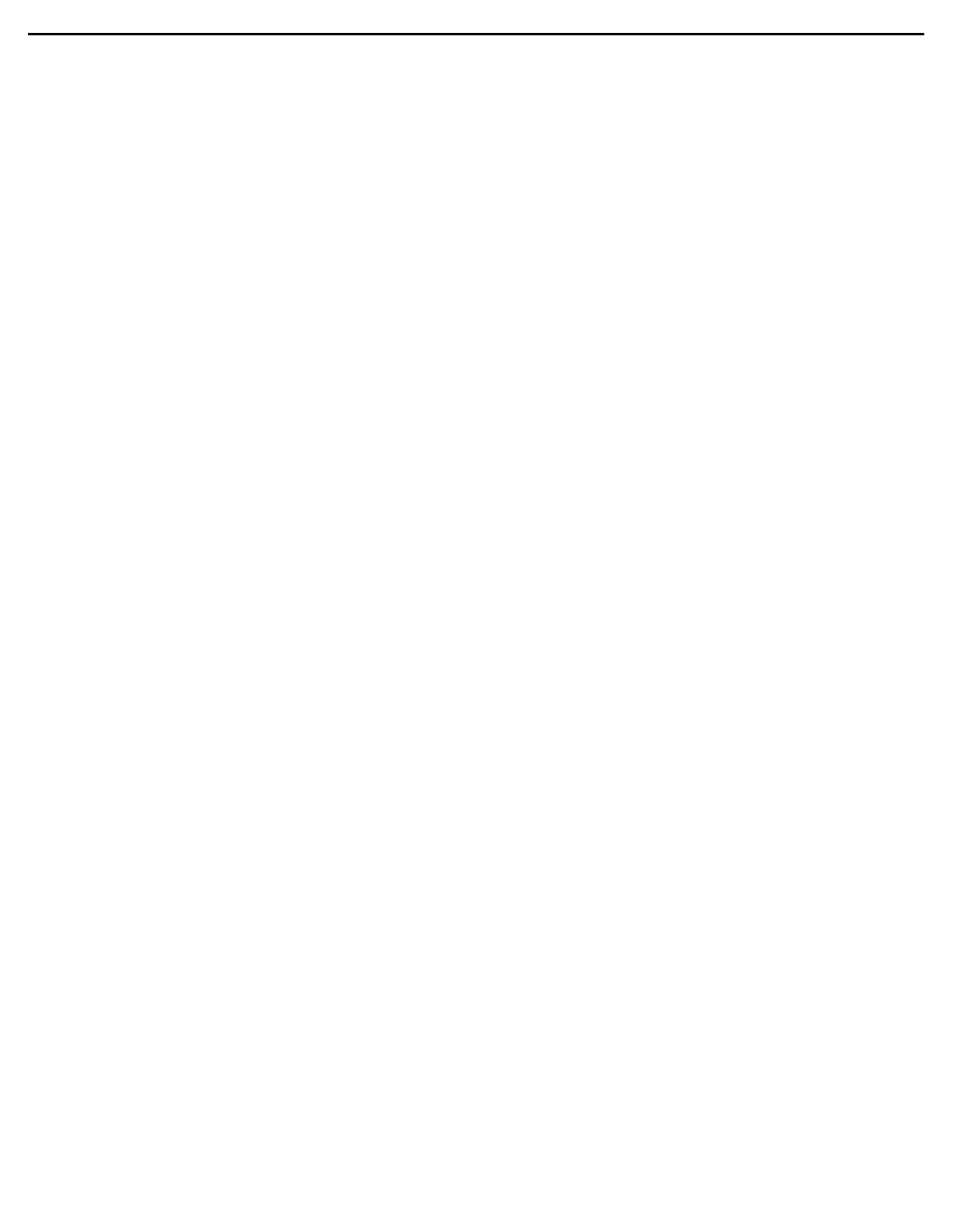### **Letters of Transmittal**

The Honourable Dr. Lynda M. Haverstock Lieutenant Governor Province of Saskatchewan

May it Please Your Honour:

I respectfully submit the Annual Report of the Saskatchewan Labour Relations Board for the fiscal year ending March 31, 2003.

Dub Higgins

Deb Higgins Minister of Labour



The Honourable Deb Higgins Minister of Labour

Dear Madam:

It is my pleasure to provide you with the Annual Report of the Saskatchewan Labour Relations Board. It covers the period commencing April 1, 2002 and ending March 31, 2003.

Gwen Gray, Q.C. **Chairperson** Labour Relations Board

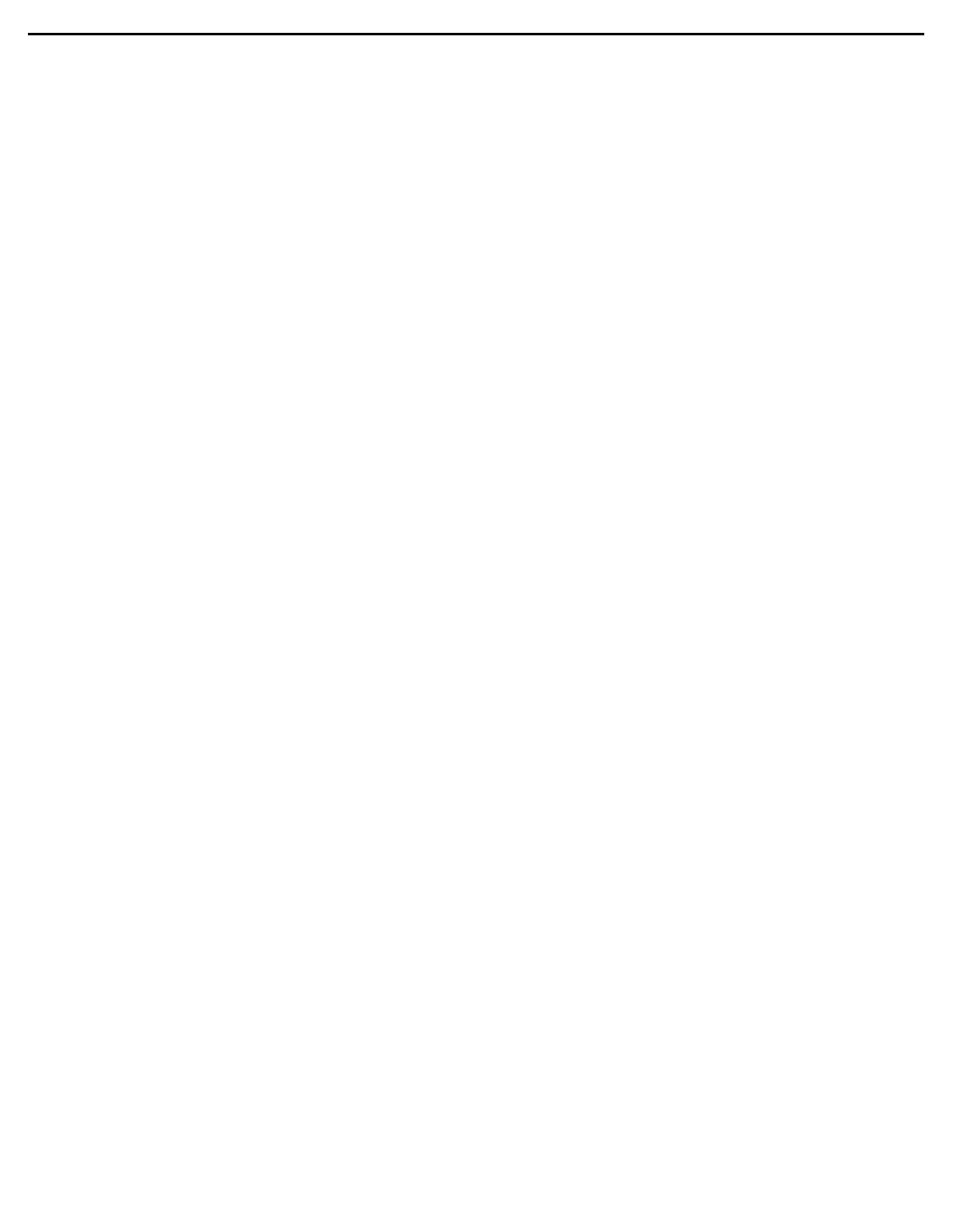## **Table of Contents**

| I.   |               |                                                                                                                  |  |  |  |  |  |
|------|---------------|------------------------------------------------------------------------------------------------------------------|--|--|--|--|--|
| П.   |               |                                                                                                                  |  |  |  |  |  |
| Ш.   |               |                                                                                                                  |  |  |  |  |  |
| IV.  |               |                                                                                                                  |  |  |  |  |  |
| V.   |               |                                                                                                                  |  |  |  |  |  |
| VI.  |               |                                                                                                                  |  |  |  |  |  |
| VII. | <b>Tables</b> |                                                                                                                  |  |  |  |  |  |
|      | Table 1       | Labour Relations Board Organizational Chart                                                                      |  |  |  |  |  |
|      | Table 2       | Applications under The Trade Union Act by Type of                                                                |  |  |  |  |  |
|      | Table 3       | Applications to the Labour Relations Board under<br>The Trade Union Act by Disposition, 1998-99 to 2002-2003  11 |  |  |  |  |  |
|      | Table 4       | Applications to the Labour Relations Board under<br>The Construction Industry Labour Relations Act, 1992         |  |  |  |  |  |
|      | Table 5       | Applications under The Trade Union Act by Type of                                                                |  |  |  |  |  |
|      | Table 6       | Applications under The Construction Industry Labour<br>Relations Act, 1992 by Type of Application,               |  |  |  |  |  |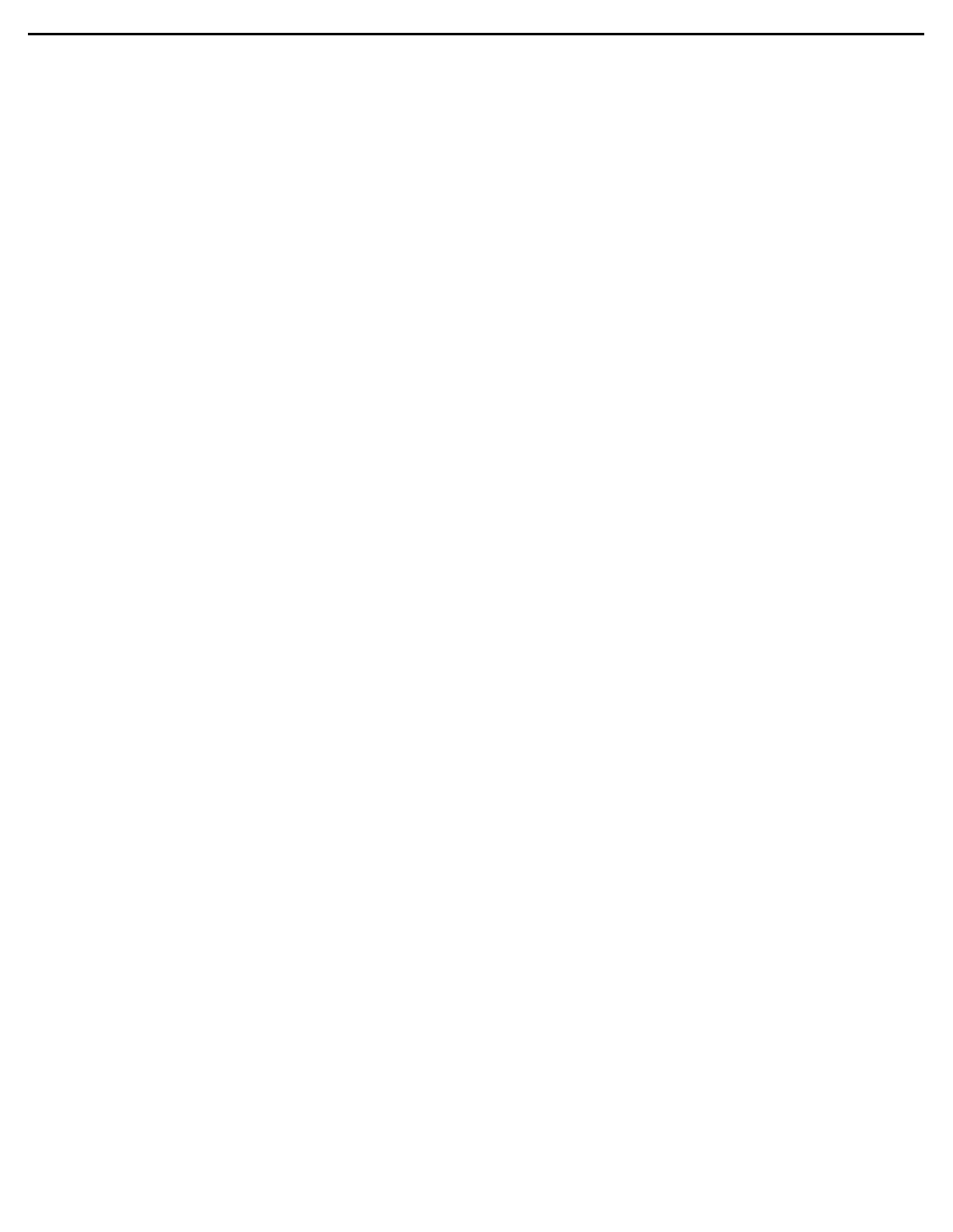## **I. Labour Relations Board**

The Labour Relations Board came into existence in 1944 (2nd Sess.) c. 69. Although the *Act* has often been amended, most recently in 2000, the basic concept of the Board has not changed. The Board is an independent, quasi-judicial tribunal charged with the responsibility of adjudicating disputes that arise under *The Trade Union Act*. It does this principally through public hearings and written decisions.

The Board's decisions are final and binding upon the parties. There is no appeal, and review by the courts is strictly limited.

The *Act* presently provides for a board composed of a chairperson and two vice-chairpersons and an unspecified number of members. All members of the Board, including the chairperson and vicechairpersons, are appointed by the Lieutenant Governor in Council. The chairperson and vicechairpersons are full-time members of the Board. The remaining members are appointed and paid on a per diem basis when their services are required.

The Board is a representational Board. This means that all members of the Board, with the exception of the chairperson and vice-chairpersons, are representatives of employees or employers. The chairperson and vice-chairpersons are neutral and are lawyers. The Board reports to the Minister of Labour for the Province of Saskatchewan. The Minister is obligated by *The Trade Union Act* to provide the Board with the requisite staff and facilities. The Board operates independently from the government, its departments and agencies.

The Board's offices and staff are located at 1600 - 1920 Broad Street, Regina. The Board also maintains a hearing room in Saskatoon. The staff of the Board is composed of the Board Registrar/ Legal Counsel, Investigating Officer, Executive Assistant to the Chairperson and three clerical positions. One of the vice-chairpersons is appointed to act as Executive Officer of the Board. An Organizational Chart of the Labour Relations Board is contained in Table 1.

The composition of the Board for 2002-2003 was:

#### **Gwen Gray, Q.C. - Chairperson**

Gwen Gray, Q.C. was appointed Vice-Chairperson of the Board in August of 1995, and was appointed Chairperson in July, 1997. Ms. Gray obtained her undergraduate degrees in sociology and law from the University of Saskatchewan and her graduate degree in law from Cornell University, Ithaca, New York. Ms. Gray practised labour law in Regina from 1978 to 1988 and in Edmonton from 1992 to 1994. She returned to Regina in 1994 to work as a Legal Analyst in the Department of Labour.

#### **James Seibel - Vice-Chairperson**

James Seibel was appointed Vice-Chairperson and Executive Officer of the Board in November, 1997. Mr. Seibel obtained his Bachelor of Science degree from the University of Regina and his law degree from the University of Saskatchewan. He was in the private practice of law in Saskatoon from 1981 to 1997, with an emphasis on labour law and arbitration. Mr. Seibel resides in Saskatoon.

#### **Wally Matkowski - Vice-Chairperson**

Wally Matkowski was appointed Vice-Chairperson of the Board in March, 2001. Mr. Matkowski obtained his Bachelor of Arts degree and his law degree from the University of Saskatchewan. He was in the private practice of law in both Regina and Saskatoon from 1986 to 2001, with a large amount of his time spent as both a labour arbitrator and a mediator. Mr. Matkowski resides in Saskatoon.

#### **Bruce McDonald**

Bruce McDonald was appointed to the Board in 1974 as a member representing employees. Mr. McDonald is a retired business agent for the International Brotherhood of Painters and Allied Trades, Local Union 1996. He is a past president of the Canadian Federation of Labour (Sask.). Mr. McDonald resides in Saskatoon.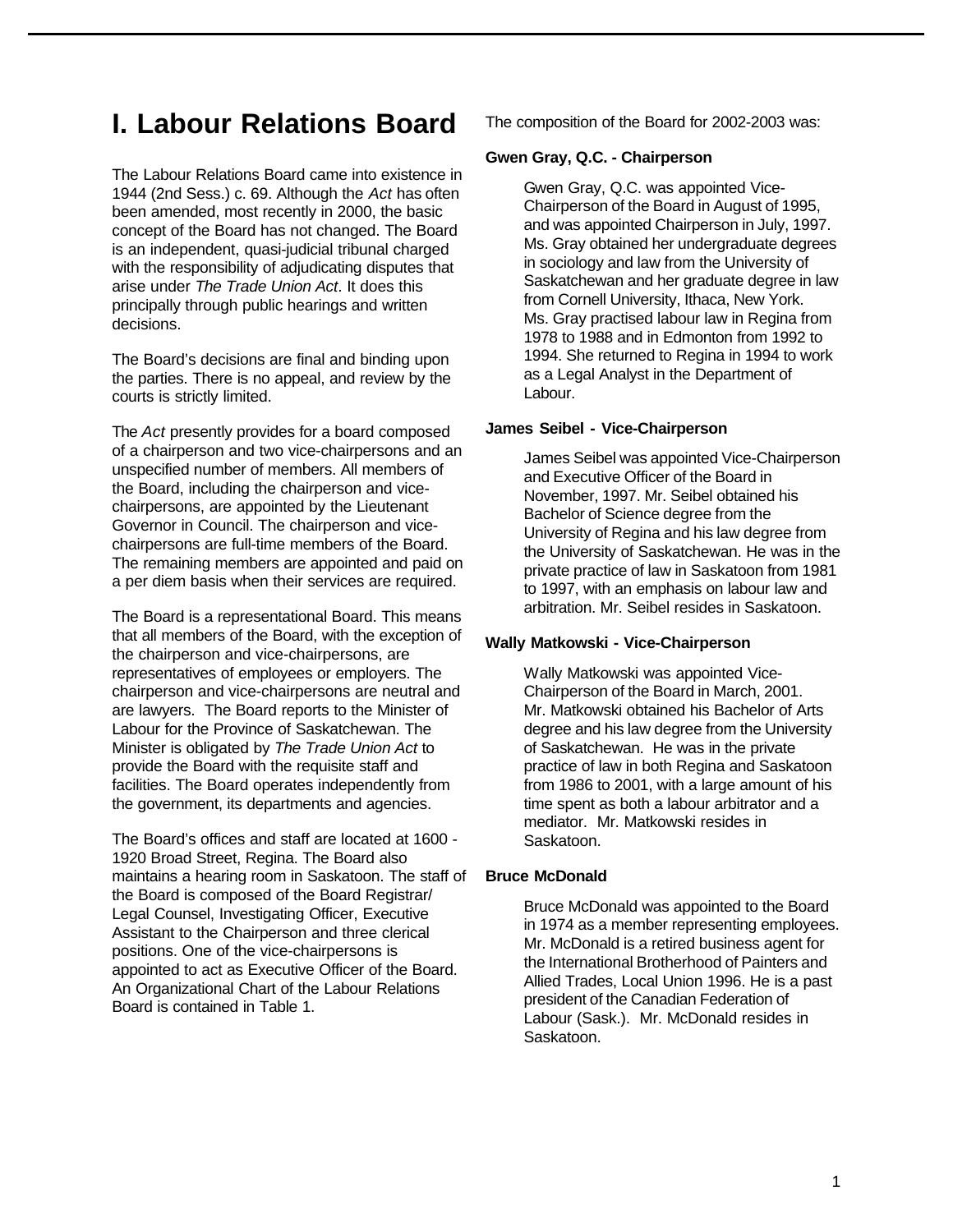#### **Ken Hutchinson**

Ken Hutchinson was appointed to the Board in March of 1992 as a member representing employers. He previously served on the Board from 1977 to 1986 in the same capacity. Mr. Hutchinson is self-employed as a labour management consultant. Mr. Hutchinson was formerly the Administrator of Personnel Services at the Regina General Hospital and the Director of Industrial Relations for the Saskatchewan Hospital Association. Mr. Hutchinson resides in Fort Qu'Appelle. Mr. Hutchinson retired as a member of the Board on July 28, 2002.

#### **Gloria Cymbalisty**

Gloria Cymbalisty was appointed to the Board in March of 1992 as a member representing employees. She is self-employed as an industrial relations consultant. She was formerly a representative for the Saskatchewan Joint Board, Retail, Wholesale and Department Store Union. Ms. Cymbalisty resides in Regina.

#### **Tom Davies**

Tom Davies was appointed to the Board in March of 1994 as a member representing employers. Mr. Davies was formerly the Human Resources Manager for IMC Potash in Esterhazy and is active with the Saskatchewan Chamber of Commerce Labour Committee. Mr. Davies is semi-retired and is self-employed as a labour-management consultant. He resides near Esterhazy. Mr. Davies retired as a member of the Board on July 28, 2002.

#### **Gerry Caudle**

Gerry Caudle was appointed to the Board in March of 1994 as a member representing employees. Mr. Caudle had previously served in the same capacity during the 1980s. He is a retired representative with the Canadian Union of Public Employees. Mr. Caudle resides in Saskatoon.

#### **Donald Bell**

Don Bell was appointed to the Board in July of 1995 as a member representing employers. Mr. Bell is President of Insulation Applicators Ltd. Mr. Bell resides in Regina.

#### **Brenda Cuthbert**

Brenda Cuthbert was appointed to the Board in July of 1995 as a member representing employers. Ms. Cuthbert is the Director of Human Resources for Kindersley Transport Ltd. Ms. Cuthbert resides in Saskatoon.

#### **Donna Ottenson**

Donna Ottenson was appointed to the Board in July of 1995 as a member representing employees. Ms. Ottenson is a Registered Nurse in long-term care in Regina and an active member of the Saskatchewan Union of Nurses. Ms. Ottenson resides in Regina.

#### **Bob Todd**

Bob Todd was appointed to the Board in July of 1995 as a member representing employees. Mr. Todd is Business Agent for the United Brotherhood of Carpenters & Joiners. Mr. Todd resides in Saskatoon. Mr. Todd retired as a member of the Board on August 29, 2002.

#### **Hugh Wagner**

Hugh Wagner was appointed to the Board in July of 1995 as a member representing employees. Mr. Wagner is the General Secretary for the Grain Services Union. Mr. Wagner resides in Regina.

#### **Judy Bell**

Judy Bell was appointed to the Board in July of 1996 as a member representing employers. Ms. Bell was formerly the Director of Labour Relations for the Regina District Health Board and is presently a labour relations consultant and a lay Bencher of the Law Society of Saskatchewan. Ms. Bell resides in Regina. Ms. Bell retired as a member of the Board on July 28, 2002.

#### **Mike Carr**

Mike Carr was appointed to the Board in July of 1998 as a member representing employers. Mr. Carr is Vice-President, Director of Personnel for IPSCO Saskatchewan Inc. Mr. Carr resides in Regina.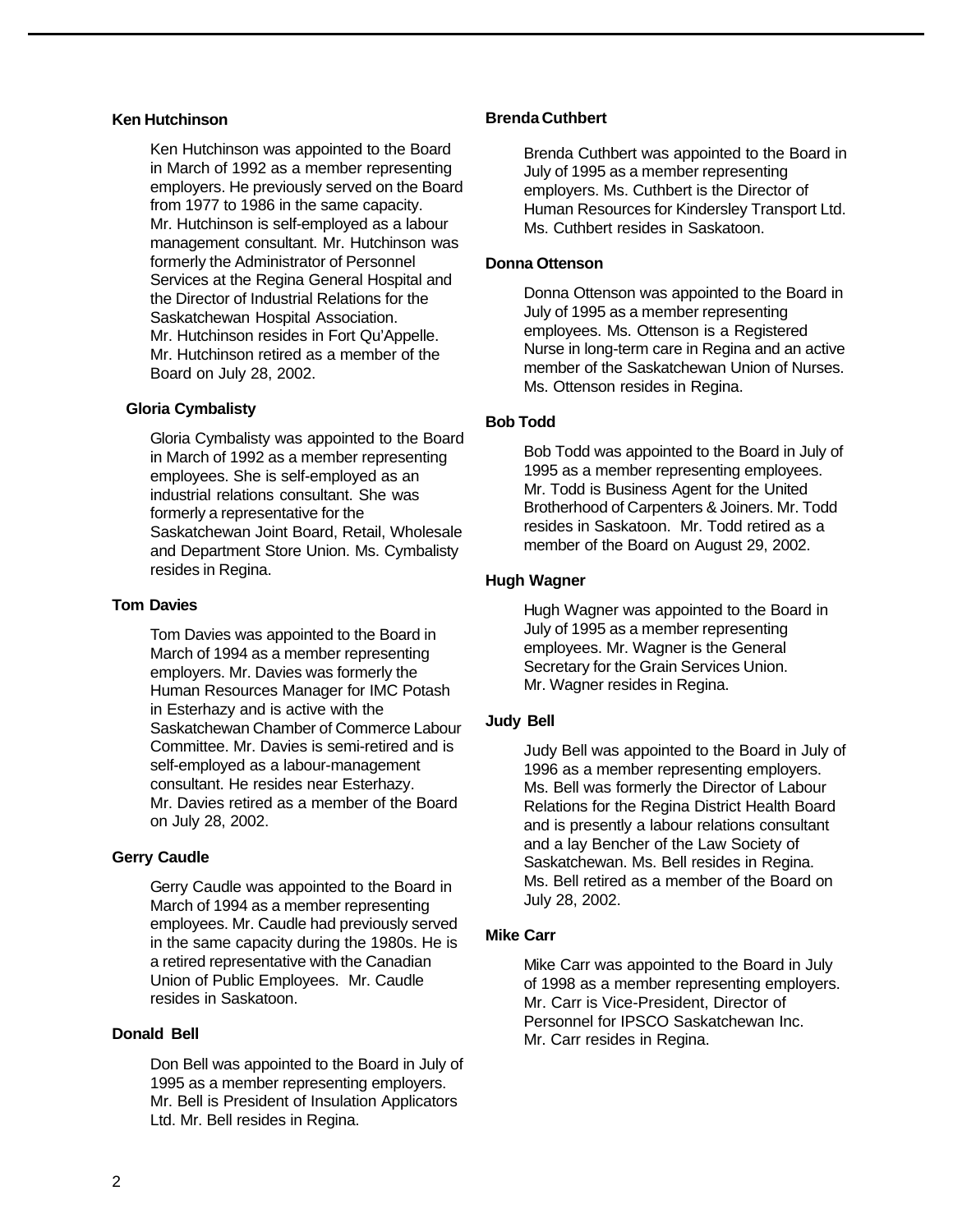#### **Leo Lancaster**

Leo Lancaster was appointed to the Board in July of 1998 as a member representing employers. Mr. Lancaster is a retired labour relations consultant with Saskatchewan Association of Health Organizations. Mr. Lancaster resides in Regina.

#### **Patricia Gallagher**

Patricia Gallagher was appointed to the Board in January of 2000 as a member representing employees. Ms. Gallagher was the Executive Director of Operations with the Saskatchewan Government and General Employees Union until her retirement in 2002. She had been employed at SGEU since 1982 in several capacities. She was also formerly employed by the Saskatchewan Federation of Labour as Executive Assistant from 1976 to 1982. Ms. Gallagher resides in Regina.

#### **Duane Siemens**

Duane Siemens was appointed to the Board in 2001 as a member representing employees. Mr. Siemens is currently employed as a millwright with Sterling Pulp Chemicals in Saskatoon. Mr. Siemens was formerly the President of CEP Local 609, Secretary and Vice-President of the Saskatchewan Federation of Labour, and Past President of the Saskatoon & District Labour Council. Mr. Siemens resides in Saskatoon.

#### **Clare Gitzel**

Clare Gitzel was appointed to the Board in July of 2001 as a member representing employers. Mr. Gitzel was formerly employed with a major mining company as Manager of Human Resources and Northern Affairs. He presently provides consulting services in the human resources and administration fields. Mr. Gitzel resides in Saskatoon.

#### **Joan White**

Joan White was appointed to the Board in July of 2001 as a member representing employers. Ms. White is the Director of Labour Relations for the University of Saskatchewan. Ms. White resides in Saskatoon.

#### **Maurice Werezak**

Maurice Werezak was appointed to the Board in July of 2001 as a member representing employees. Mr. Werezak is a past Vice-President of the Saskatchewan Federation of Labour and Past President of United Food and Commercial Workers, Local 248-P. Mr. Werezak is a labour representative on the Emploment Insurance Appeal Committee and is employed at Mitchell's Gourmet Foods. Mr. Werezak resides in Saskatoon.

#### **Marshall Hamilton**

Marshall Hamilton was appointed to the Board in July of 2002 as a member representing employers. Mr. Hamilton is the Manager of Human Resources for IMC Potash in Esterhazy. Mr. Hamilton has been working in the human resources field for 23 years in various industries including steel, forestry, government and potash. Mr. Hamilton resides in Esterhazy.

#### **Ray Malinowski**

Ray Malinowski was appointed to the Board in July of 2002 as a member representing employers. Mr. Malinowski is in the manufacturing industry associated with Leon's Mfg. Company Inc. and Ram Industries Inc. in Yorkton. He is a past president of both the Prairie Implement Manufacturers Association and the Saskatchewan Chamber of Commerce. Mr. Malinowski resides in Yorkton.

#### **Michael Wainwright**

Michael Wainwright was appointed to the Board in July of 2002 as a member representing employers. Mr. Wainwight is the Director of Employee Relations at ISM Information Systems Management Canada Corporation. Mr. Wainwright resides in Regina.

#### **John McCormick**

John McCormick was appointed to the Board in July of 2002 as a member representing employees. Mr. McCormick is a Transit Operator with the City of Regina and President of the Amalgamated Transit Union Local 588, as well as Canadian Council Executive Board Member. Mr. McCormick is also a member of the Task Force on Occupational Standards for the Canadian Motor Coach Association. Mr. McCormick resides in Regina.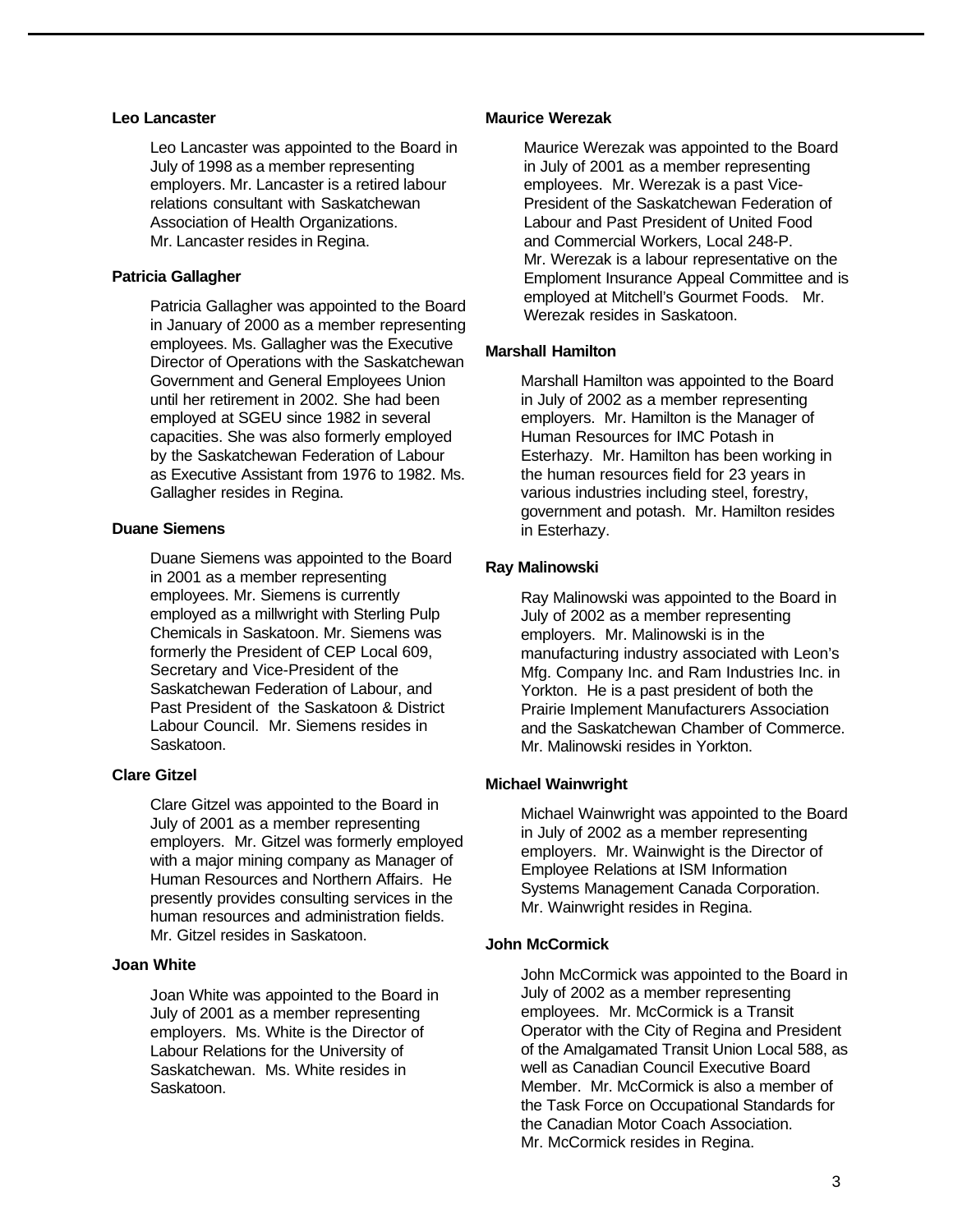### **II.** *The Trade Union Act*

In Canada, legislative jurisdiction over industrial relations has, since a ruling of the Supreme Court of Canada in 1925, fallen largely under provincial jurisdiction. Fortunately, the potential this presented for legal fragmentation was offset by varying combinations of interprovincial management and union structures, common history and common day-to-day economic and political conditions. The result is a remarkable commonality of core principles and procedures in all 11 Canadian jurisdictions.

The main features of Saskatchewan's *Trade Union Act*, like its counterparts in all other Canadian jurisdictions, may be summarized as follows:

- traditional courts are replaced by a specialized, quasi-judicial tribunal with exclusive and binding jurisdiction over the matters assigned to it by *The Trade Union Act*;
- common law of conspiracy and restraint of trade is abolished insofar as it applies to employees who bargain collectively;
- the majority of employees determine for all employees in a group whether they will bargain collectively and, if so, through which union;
- an employer is required to recognize the union chosen by the majority of its employees as their exclusive representative for the purpose of bargaining collectively;
- the employer and the union are required to bargain in good faith with a view to concluding a collective bargaining agreement;
- a number of unfair labour practices are created to protect employees and unions from any attempt by the employer to interfere with their rights;
- strike and lock-out activity is regulated, but not prohibited;
- specific issues, such as union security, technological change, conciliation, voting procedures and religious exclusions, are addressed; and,
- remedial and enforcement procedures are included in the statute.

In short, the Act provides the legal framework for collective bargaining, along with a procedure for adjudicating disputes and enforcing rights and obligations. *The Trade Union Act*, like its counterparts in all other Canadian jurisdictions, does not attempt to prohibit economic conflict between employees and employers, but only to control it. It does not attempt to regulate the outcome of collective bargaining, but merely the process to be followed.

The function of the Labour Relations Board within this statutory framework is to identify the parties which will participate in collective bargaining and to monitor the procedural aspects of the bargaining process. Under *The Trade Union Act*, the Board is not required to follow all of the formal rules of procedure that have been developed in courts of law.

The Board attempts to conduct its hearings in a way that will make them accessible to representatives of the parties who have no legal training, and that will allow the Board to identify the issues that are genuinely in dispute.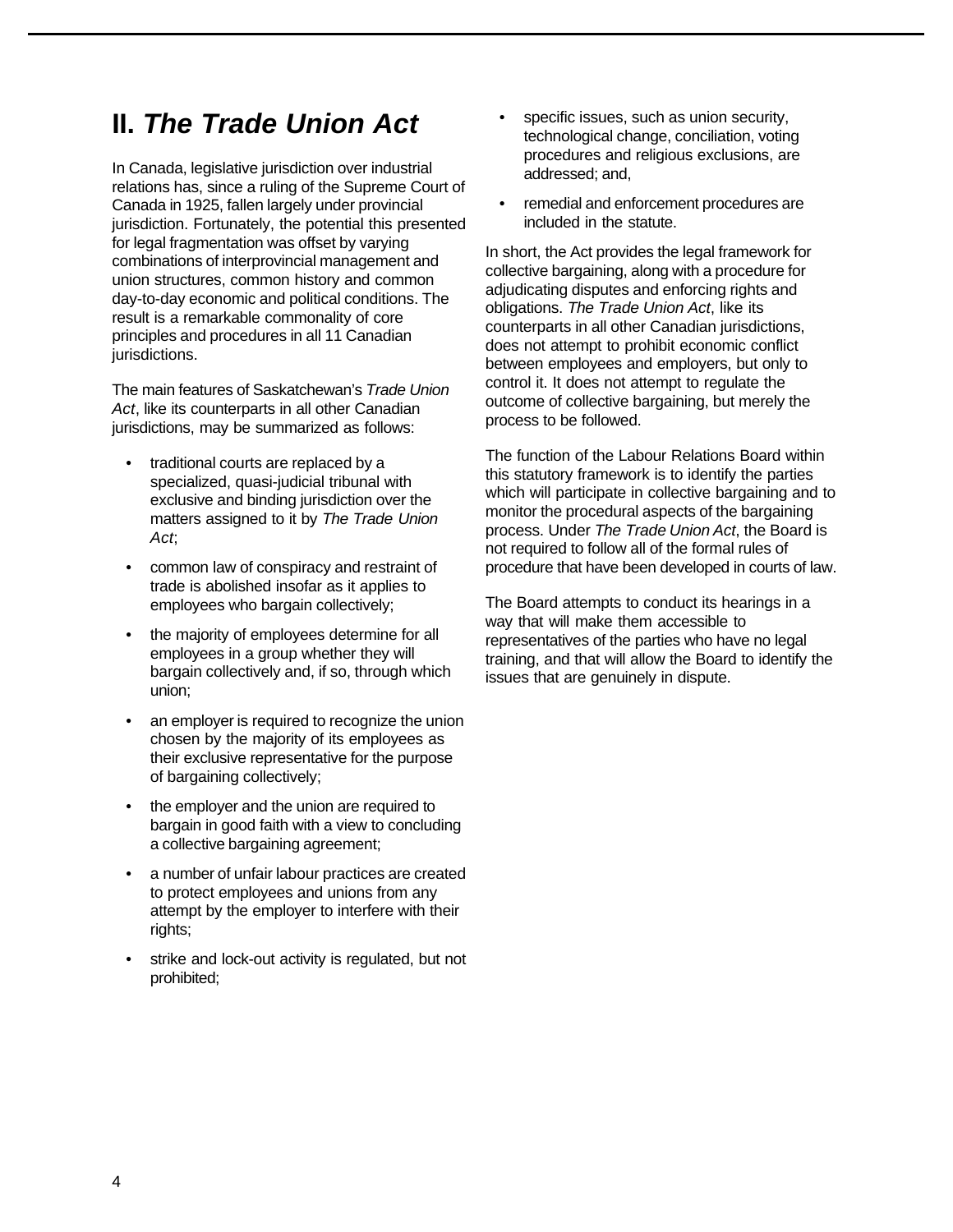## **III.** *The Construction Industry Labour Relations Act, 1992*

Passed in 1992 and amended in 2000, *The Construction Industry Labour Relations Act, 1992*, S.S. 1992, c. C-29.11, provides for a system of collective bargaining in the building trades between organizations representing groups of contractors and the construction unions. The supervision of this statutory system is conferred on the Board under the legislation.

## **IV.** *The Health Labour Relations Reorganization Act*

Passed in 1996, *The Health Labour Relations Reorganization Act*, S.S. 1996, c. H-0.03, appointed a commissioner to examine the organization of labour relations between health sector employers and employees in the province. The Dorsey Commission report was submitted, and *The Health Labour Relations Reorganization (Commissioner) Regulations*, R.R.S., c. H-0.03, Reg. 1 came into force in January, 1997.

The Act confers upon the Board the power to make orders for the purpose of carrying out the intent of the legislation and respecting any matter arising out of the reorganization of labour relations in the health care sector not addressed in the Regulations.

# **V. Budget Summary**

The total budget of the Saskatchewan Labour Relations Board for the fiscal year ending March 31, 2003 was \$832,000. The actual sum expended by the Board during the fiscal year was \$830,587. The Board has, over time, displayed an ability to manage its resources efficiently. It should be noted, however, that it is unable to control or predict the nature or number of applications put before it and, as a result, the relationship of expenditure to budgetary allocation cannot be guaranteed.

## **VI. Summary of Board Activity for 2002-2003**

Between April 1, 2002, and March 31, 2003, the Labour Relations Board held 12 monthly meetings lasting a total of 144 days. A total of 260 applications were received and a total of 265 were disposed of by the Board during the year. Tables 2 and 3 show these applications by type of application and disposition. The five-year trend is shown by disposition in Tables 3 and 4 and by type in Tables 5 and 6.

During 2002-2003, 70 certification orders covering 1167 employees were issued by the Board and nine certification orders affecting 423 employees were rescinded.

It is not possible in this report to convey a complete picture of the nature and range of applications brought before the Board during the year. It may be helpful, however, to mention briefly some of the issues that illustrate the many types of questions that arise from applications before the Board.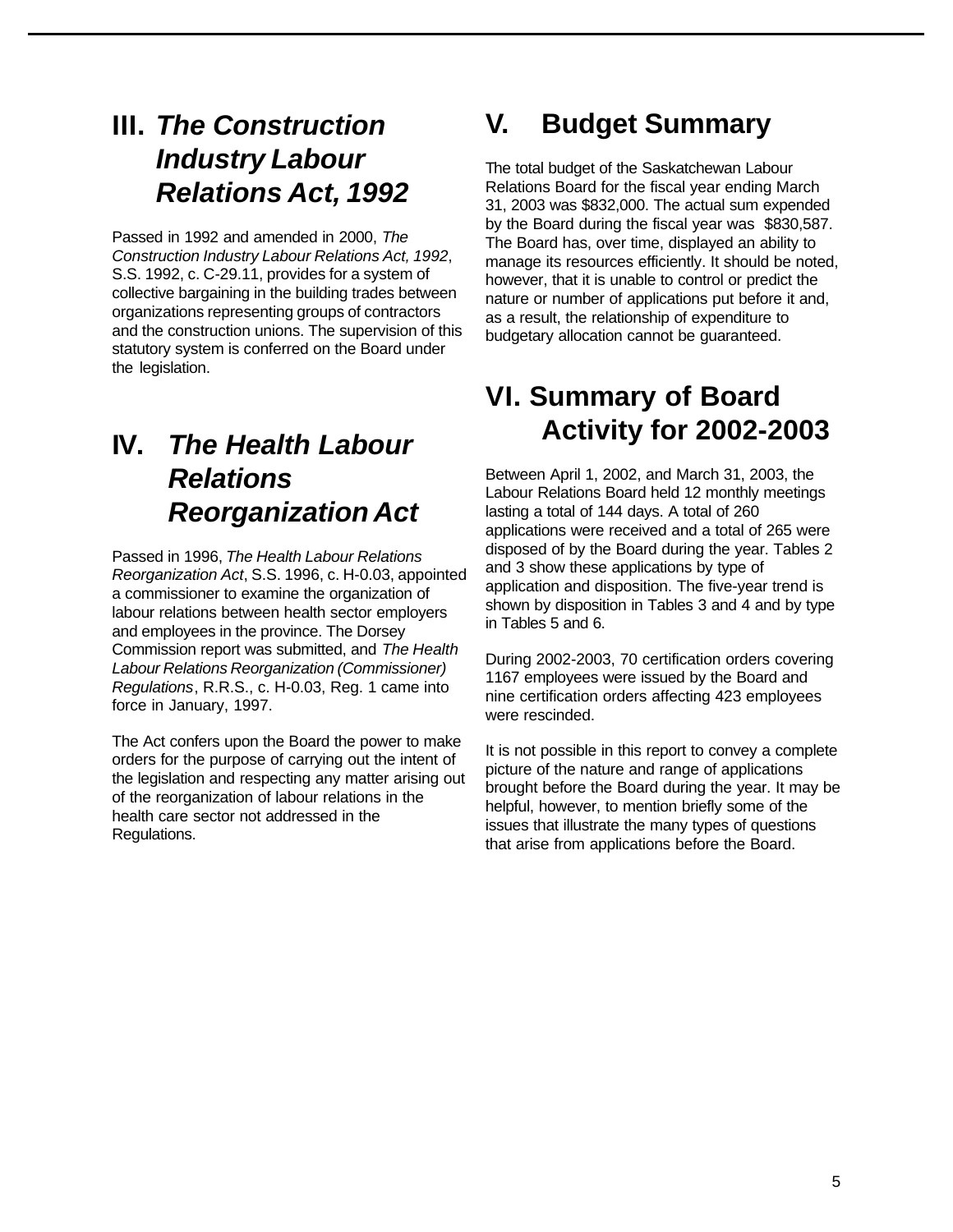During the reporting period, the Board considered several applications relating to disputes between employees and certified bargaining agents alleging violation of the duty of fair representation provided in s. 25.1 of *The Trade Union Act* or denial of the principles of natural justice provided in s. 36.1. In *Roger Johnston v. Service Employees' International Union, Local 333*, [2003] Sask. L.R.B.R. 7, the Board reviewed the requirements of the duty with respect to its application to collective bargaining. The Board deferred to the jurisdiction of the Human Rights Commission with respect to the accommodation issues of such a complaint in *Barbara Metz v. Saskatchewan Government and General Employees' Union*, [2003] Sask. L.R.B.R. 28. In *Dr. Lucinda Vandervoort v. University of Saskatchewan Faculty Association*, et al. (2003), LRB File Nos. 102-95 & 047-99 (not yet reported), the Board confirmed that a union may refuse to pursue a grievance if the position required to be advanced is at variance with its preferred interpretation of the collective agreement, and outlined the extent of a union's authority to negotiate settlement of a grievance against the wishes of the grievor. The latter point was also the subject of the decision in *Randy Gibson v. Communications, Energy and Paperworkers Union of Canada, Local 650*, [2002] Sask. L.R.B.R. 574.

In *Saskatchewan Joint Board, Retail, Wholesale and Department Store Union v. Saskatchewan Gaming Corporation – Casino Moose Jaw and Public Service Alliance of Canada*, [2002] Sask. L.R.B.R. 601, the Board ordered a vote where one union filed an application for certification with evidence of majority support of employees and a second union filed a similar application three days later with evidence of support of more than 25%, but less than 50% of the employees. The Board confirmed the decision on reconsideration at [2002] Sask. L.R.B.R. 641.

In *Grain Services Union (ILWU – Canada) v. Saskatchewan Wheat Pool, et al.*, [2003] Sask. L.R.B.R. 52, the Board reviewed the limited circumstances in which parties are required to engage in collective bargaining during the term of a collective agreement.

The Board reviewed and confirmed the principles applicable to the composition of bargaining units in a multiple bargaining unit setting including a "middle-management" bargaining unit in *Saskatoon Professional Fire Fighters Union v. Saskatoon Civic Middle Management Association, et al*., [2002] Sask. L.R.B.R. 213, and *City of Saskatoon v. Canadian Union of Public Employees, Local 47, et al.,* [2002] Sask. L.R.B.R. 471 and [2002] Sask. L.R.B.R. 542.

In *Earl Hill v. Saskatchewan Government and General Employees' Union*, [2003] Sask. L.R.B.R. 23, the Board reviewed the criteria applicable to applications for an interim order pursuant to s. 5.3 of *The Trade Union Act*. A review of these principles was also made in a case in the health services sector in relation to an application to prohibit strike action in *Saskatchewan Association of Health Organizations v. Health Sciences Association of Saskatchewan*, [2002] Sask. L.R.B.R. 378.

The Board reviewed the principles applicable to disclosure of information at the negotiating table during collective bargaining in *Saskatchewan Joint Board, Retail, Wholesale and Department Store Union v. Temple Gardens Mineral Spa Inc*., [2002] Sask. L.R.B.R. 235

In *Canadian Union of Public Employees, Local 1975, v. Country Classic Fashions Ltd.*, [2003] Sask. L.R.B.R. 103, the Board confirmed that, pursuant to s. 37 of *The Trade Union Act*, at the time of the sale of a business, proceedings before the Board, as well as orders already in place, attach to the business, and the successor employer is bound by a collective agreement subsequently imposed as a result of an application for assistance in achieving a first contract pending before the Board at the time of the sale.

During the reporting period, the Board made several procedural rulings. In *International Brotherhood of Electrical Workers, Local 529 v. Pyramid Electric Corporation*, [2003] Sask. L.R.B.R. 115, the Board confirmed that applications and replies filed with the Board in the form of a statutory declaration are evidence before the Board and the deponents of such documents are subject to cross-examination.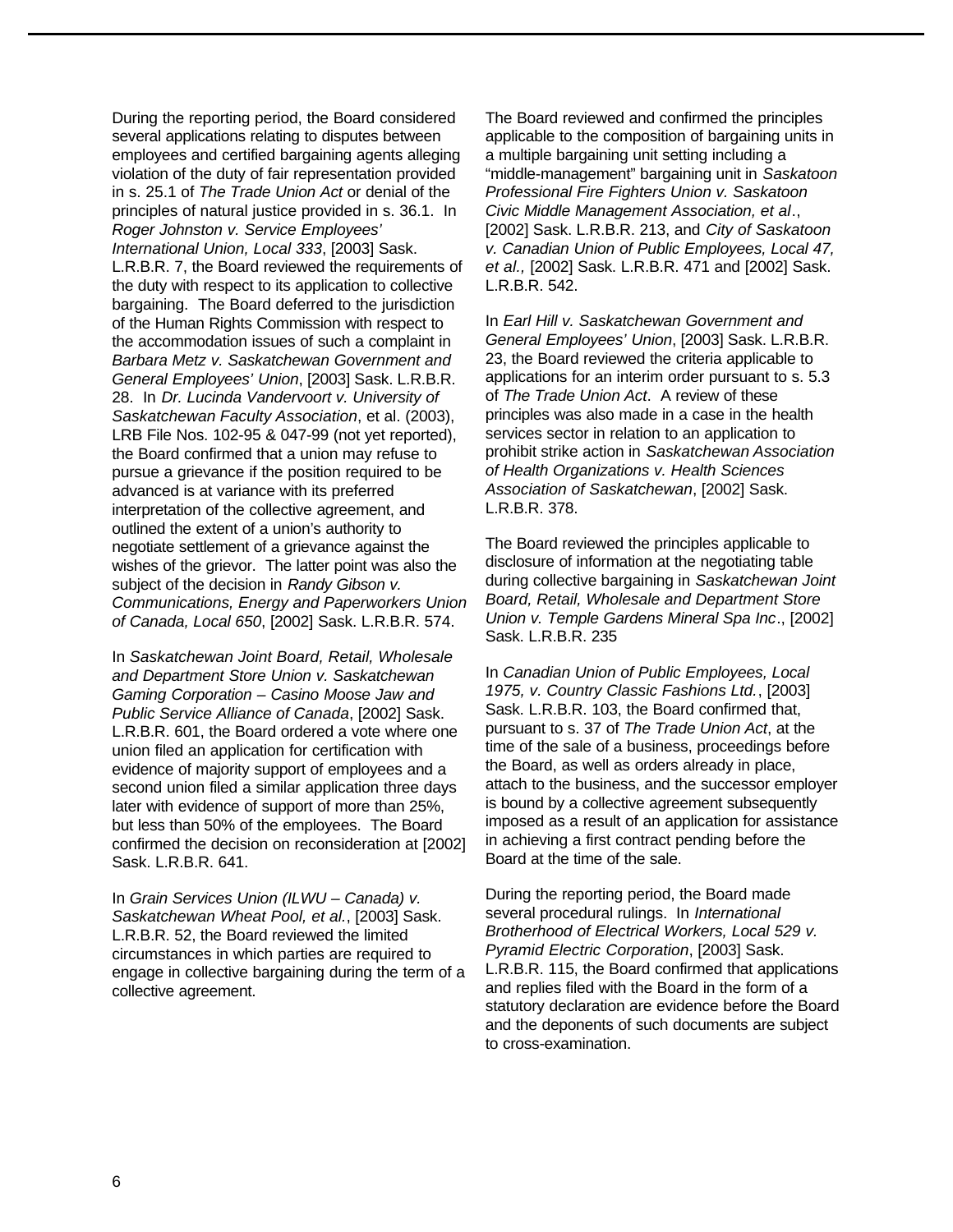In *PCL Industrial Constructors Ltd. v. United Brotherhood of Carpenters and Joiners of America, Local 1985, et al.,* [2002] Sask. L.R.B.R. c-3, the Saskatchewan Court of Queen's Bench confirmed that there was no denial of natural justice in the Board determining without an oral hearing an application to review a decision by the Executive Officer of the Board as to the requirement to provide particulars. In *Saskatchewan Indian Gaming Authority Inc. v. National Automobile, Aerospace, Transportation and General Workers Union of Canada (CAW – Canada)*, [2002] Sask. L.R.B.R. c-25, the Court also confirmed, *inter alia*, the discretion of the Board to appoint a Board agent in a first contract application to assist the parties and to report to the Board with recommendations respecting issues where the parties are not able to agree, and to disallow the cross-examination of the Board agent at the hearing of the application.

In *Industrial Wood and Allied Workers Canada, Local 1-184 v. Cabtech Manufacturing Inc*., [2002] Sask. L.R.B.R. 271, the Board described circumstances in which it may declare that an unfair labour practice was committed even though it has been remedied by the party in breach by the time of the hearing of the application.

In *International Union of Operating Engineers Hoisting and Portable and Stationary, Local 870 v. Rural Municipality of Meota No. 468*, [2002] Sask. L.R.B.R. 285, the Board held that the withdrawal of an application for certification by a union and the subsequent filing of a new application shortly thereafter is not an abuse of the Board's process, and that an applicant may withdraw an application at any time prior to final determination by the Board.

In the construction sector, the Board clarified the composition of bargaining units with respect to compulsory apprenticeship trades in *International Brotherhood of Electrical Workers, Local 2038 v. Prairie Control Services Ltd*., [2002] Sask. L.R.B.R. 413, and *International Brotherhood of Electrical Workers, Local 2038 v. Tesco Electric Ltd.,* [2002] Sask. L.R.B.R. 512. In the latter case, the Board also confirmed the appropriateness of organization by craft for employees engaged in maintenance activities in the construction industry under *The Construction Industry Labour Relations Act, 1992*.

The principles governing the reconsideration by the Board of a decision of the Board were reviewed in *United Brotherhood of Carpenters and Joiners of America, Local 1985, et al. v. Graham Construction and Engineering Ltd., et al.*, [2002] Sask. L.R.B.R. 295.

In conjunction with its publisher, the Saskatchewan Legal Education Society Inc. (SKLESI), the Board continued the publication of its Reasons for Decision and any subsequent court decisions during the reporting year in The Saskatchewan Labour Relations Board Reports (cited as Sask. L.R.B.R.). The Board wishes to thank SKLESI, its Executive Director and staff for their considerable effort and continued cooperation in the publication of the Reports. Reports of recent Board decisions are available on the Board's website at www.sasklabourrelationsboard.com. The Board's entire reasons for decision are also available on Quicklaw.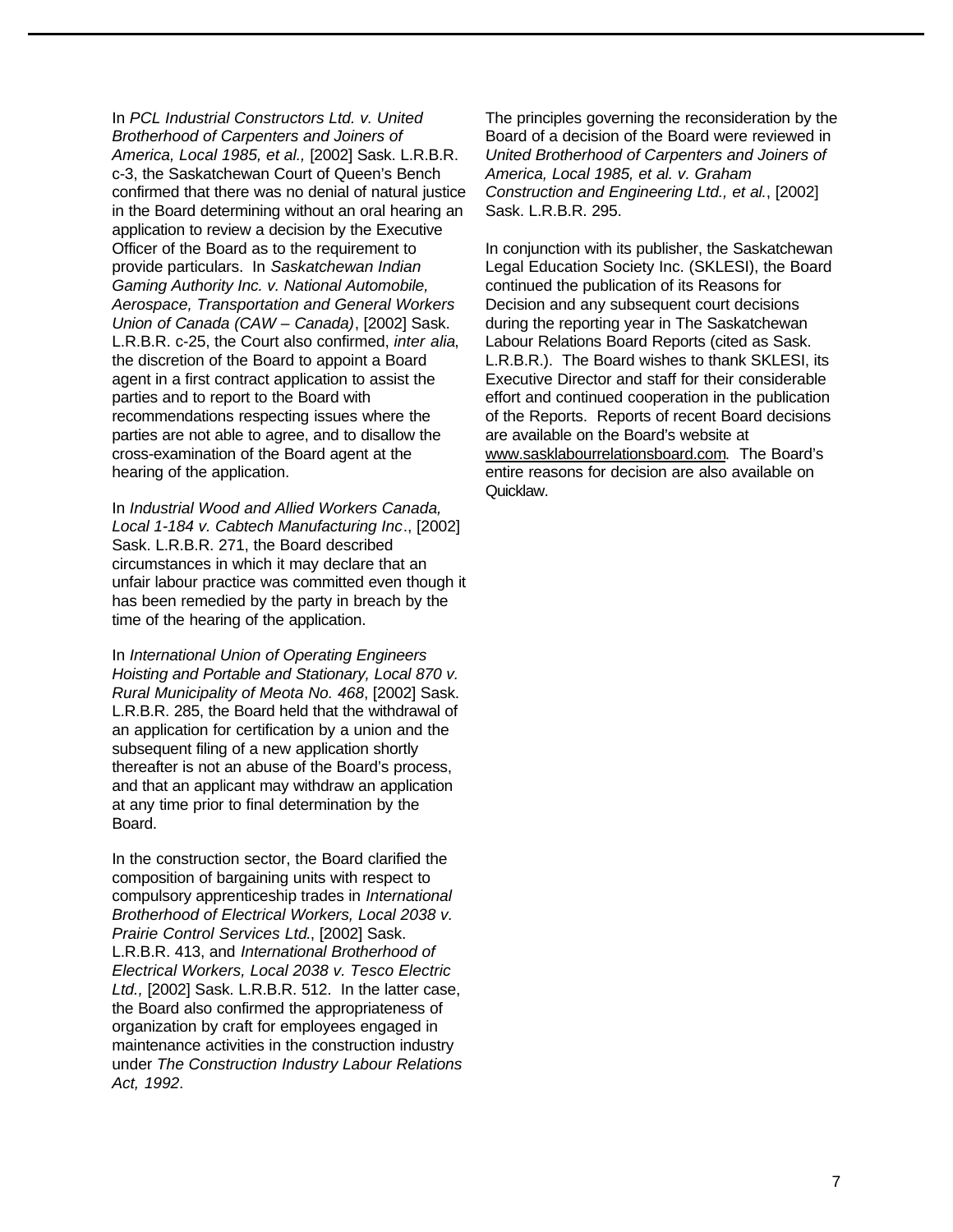## **VII. Tables**

**Table 1**



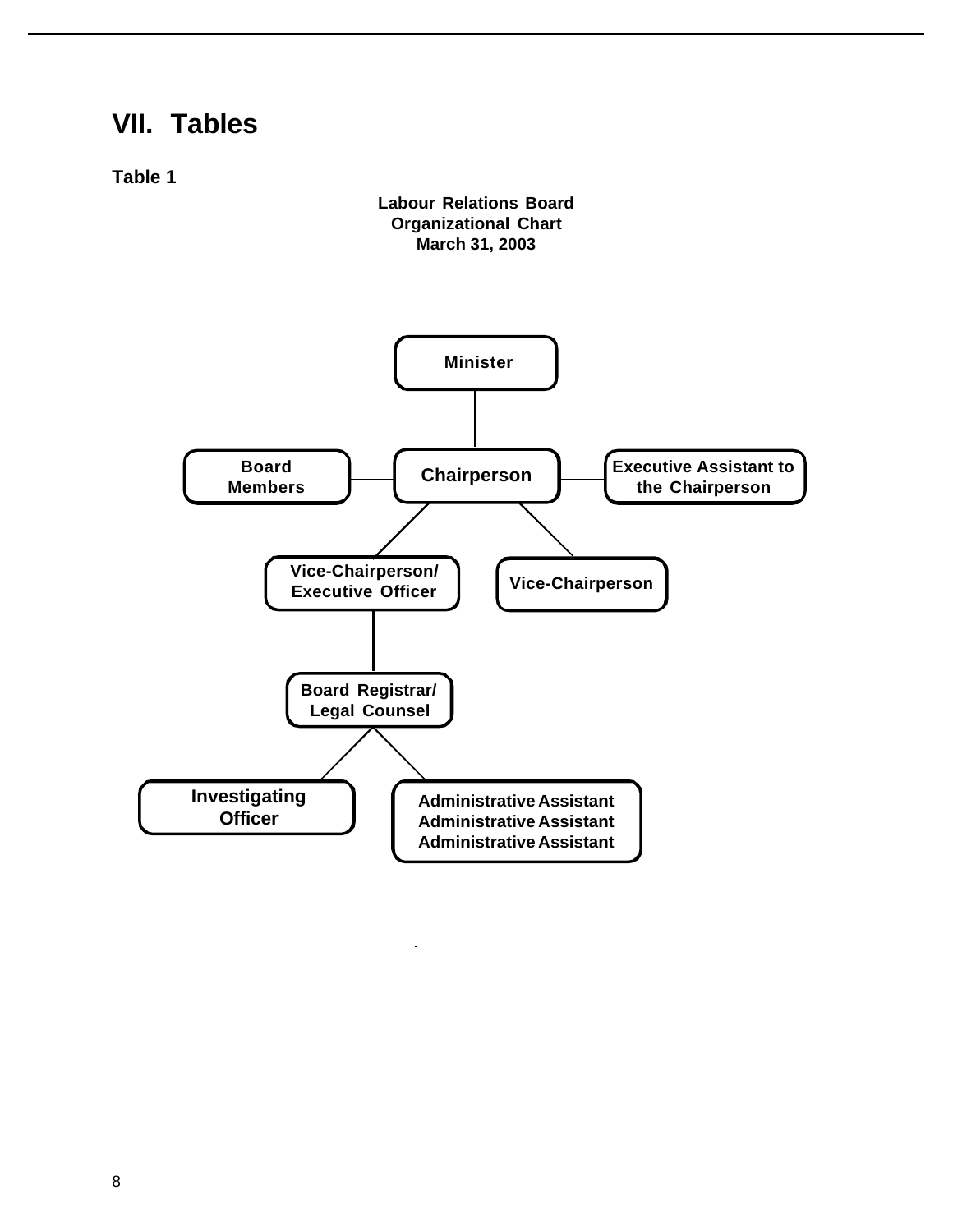#### **Applications under** *The Trade Union Act* **by Type of Application and Disposition, 2002-2003**

| Type of application<br>and disposition        | <b>Applications</b> | Type of application<br>and disposition    | <b>Applications</b> |  |  |  |
|-----------------------------------------------|---------------------|-------------------------------------------|---------------------|--|--|--|
|                                               |                     | <b>Provisional Employee Determination</b> |                     |  |  |  |
|                                               |                     |                                           |                     |  |  |  |
|                                               |                     |                                           |                     |  |  |  |
|                                               |                     |                                           |                     |  |  |  |
|                                               |                     |                                           |                     |  |  |  |
|                                               |                     | <b>Interim Applications</b>               |                     |  |  |  |
| <b>Designation of Principal or Contractor</b> |                     |                                           |                     |  |  |  |
|                                               |                     |                                           |                     |  |  |  |
|                                               |                     |                                           |                     |  |  |  |
| <b>Certification</b>                          |                     |                                           |                     |  |  |  |
|                                               |                     |                                           |                     |  |  |  |
|                                               |                     | Raid                                      |                     |  |  |  |
|                                               |                     |                                           |                     |  |  |  |
|                                               |                     |                                           |                     |  |  |  |
|                                               |                     | <b>Amendment or Rescission</b>            |                     |  |  |  |
| <b>Unfair Labour Practice</b>                 |                     | (Section 5, clauses i, j and k)  A20, R14 |                     |  |  |  |
|                                               |                     |                                           |                     |  |  |  |
|                                               |                     |                                           |                     |  |  |  |
|                                               |                     |                                           |                     |  |  |  |
|                                               |                     |                                           |                     |  |  |  |
|                                               |                     |                                           |                     |  |  |  |
|                                               |                     | <b>Exclusion on Religious Grounds</b>     |                     |  |  |  |
| <b>Reinstatement</b>                          |                     |                                           |                     |  |  |  |
|                                               |                     |                                           |                     |  |  |  |
|                                               |                     |                                           |                     |  |  |  |
|                                               |                     | <b>Employee Determination</b>             |                     |  |  |  |
|                                               |                     |                                           |                     |  |  |  |
|                                               |                     |                                           |                     |  |  |  |
|                                               |                     |                                           |                     |  |  |  |
| <b>Monetary Loss</b>                          |                     |                                           |                     |  |  |  |
|                                               |                     | <b>Strike/Ratification Votes</b>          |                     |  |  |  |
|                                               |                     |                                           |                     |  |  |  |
|                                               |                     |                                           |                     |  |  |  |
|                                               |                     |                                           |                     |  |  |  |
|                                               |                     | <b>Reconsideration</b>                    |                     |  |  |  |
|                                               |                     |                                           |                     |  |  |  |
| <b>Company Dominated</b>                      |                     |                                           |                     |  |  |  |
|                                               |                     |                                           |                     |  |  |  |
|                                               |                     | <b>Reference of Dispute</b>               |                     |  |  |  |
|                                               |                     |                                           |                     |  |  |  |
|                                               |                     |                                           |                     |  |  |  |
|                                               |                     |                                           |                     |  |  |  |
|                                               |                     |                                           |                     |  |  |  |
|                                               |                     |                                           |                     |  |  |  |
|                                               |                     |                                           |                     |  |  |  |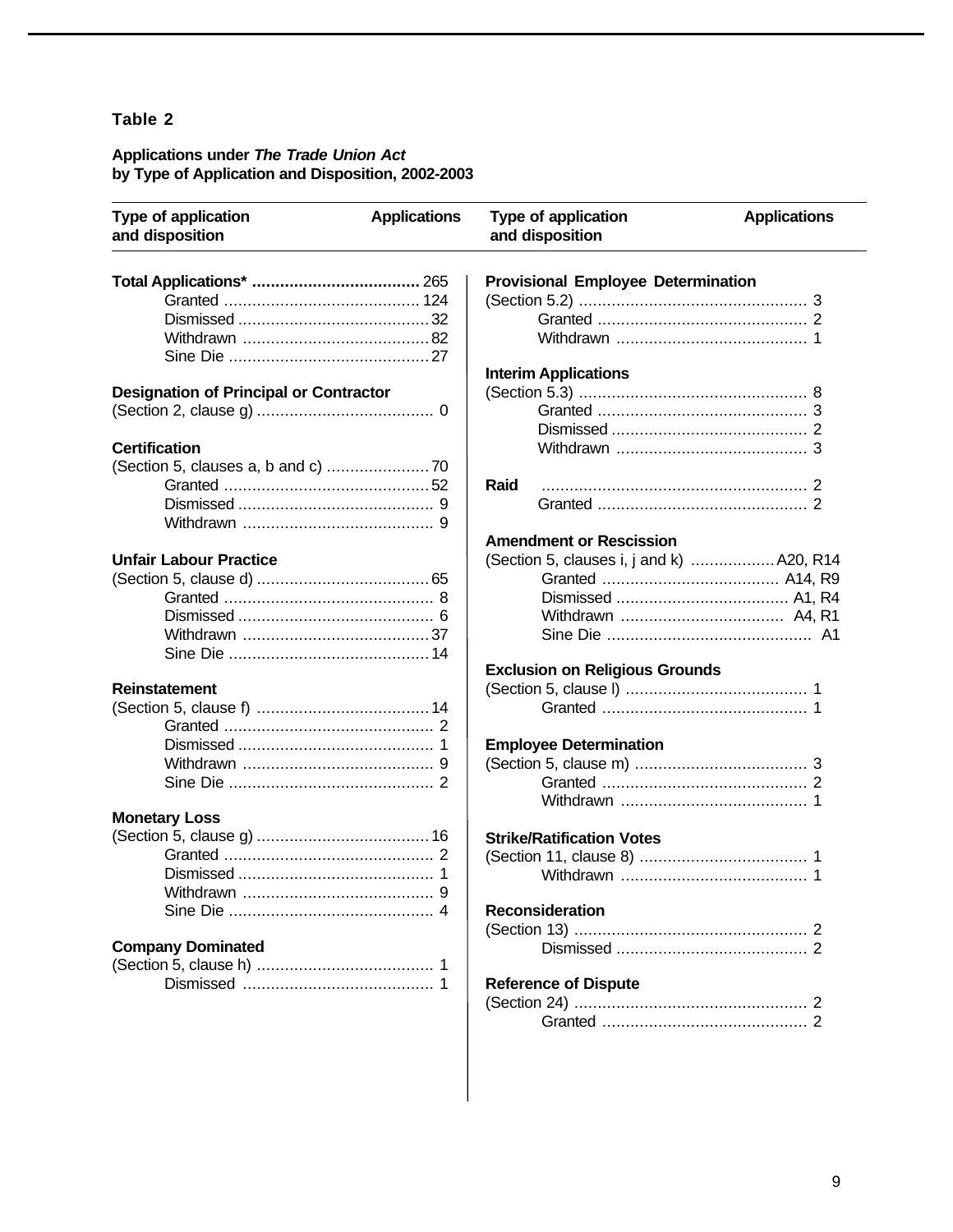#### **Table 2 - Continued**

#### **Applications under** *The Trade Union Act* **by Type of Application and Disposition, 2002-2003**

| <b>Type of application</b><br>and disposition | <b>Applications</b> | <b>Type of application</b><br>and disposition | <b>Applications</b> |
|-----------------------------------------------|---------------------|-----------------------------------------------|---------------------|
| <b>Duty of Fair Representation</b>            |                     | <b>Deemed Sale of Business</b>                |                     |
|                                               |                     |                                               |                     |
|                                               |                     |                                               |                     |
|                                               |                     | <b>Related Employer</b>                       |                     |
|                                               |                     |                                               |                     |
| <b>First Collective Bargaining Agreements</b> |                     |                                               |                     |
|                                               |                     | <b>Transfer of Bargaining Rights</b>          |                     |
|                                               |                     |                                               |                     |
|                                               |                     |                                               |                     |
|                                               |                     | <b>Technological Change</b>                   |                     |
|                                               |                     |                                               |                     |
| <b>Membership in Trade Union</b>              |                     |                                               |                     |
|                                               |                     |                                               |                     |
| <b>Transfer of Obligation</b>                 |                     | <b>Final Offer Vote</b>                       |                     |
|                                               |                     |                                               |                     |
|                                               |                     |                                               |                     |
|                                               |                     |                                               |                     |
|                                               |                     |                                               |                     |

\*265 applications were disposed of although 260 applications were received. Source: Saskatchewan Labour Relations Board files.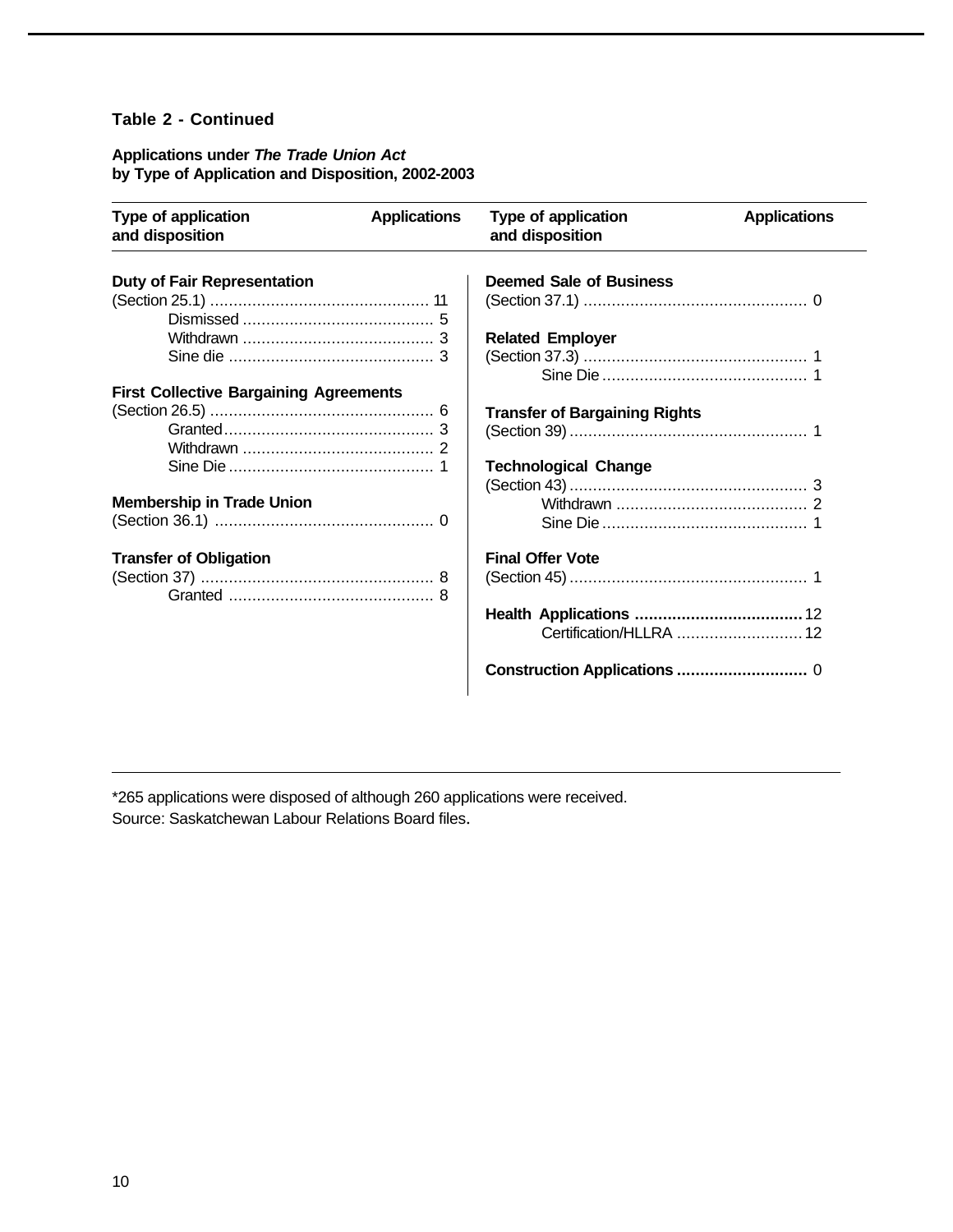| Applications to the Labour Relations Board under The Trade Union Act, |  |  |
|-----------------------------------------------------------------------|--|--|
| by Disposition, 1998-99 to 2002-2003                                  |  |  |

|                           | 1998-99 |             | 1999-2000 2000-2001 | 2001-2002      | 2002-2003       |
|---------------------------|---------|-------------|---------------------|----------------|-----------------|
|                           |         |             |                     |                |                 |
| <b>Total Applications</b> | 284*    | 325         | 340                 | 336**          | 265**           |
| <b>Granted</b>            | 153     | 144         | 163                 | 107            | 109             |
| <b>Dismissed</b>          | 21      | 22          | 19                  | 58             | 30              |
| Withdrawn                 | 82      | 118         | 113                 | 122            | 79              |
| <b>Sine Die</b>           | 18      | 22          | 32                  | 35             | 27              |
| <b>To Conciliation</b>    | 1       | $\mathbf 0$ | $\mathbf 0$         | $\mathbf 0$    | 0               |
| <b>Joint Amend-Dorsey</b> | 0       | $\mathbf 0$ | $\overline{4}$      | 1              | 0               |
| <b>Cert.-Dorsey</b>       | 0       | 1           | $\mathbf 0$         | $\overline{0}$ | 12 <sub>2</sub> |
| <b>Other Dorsey</b>       | 0       | 3           | $\mathbf 0$         | 1              | 0               |
| Interim***                | 9       | 15          | 9                   | 12             | 8               |

Under *The Trade Union Act*, the Board may determine the outcome of any dispute referred to it by either party.

The decision of the Board is final and binding.

\*1998-99 Figures Amended.

\*\*This figure does not include construction applications.

\*\*\*The Disposition of Interim Applications is shown in Table 2.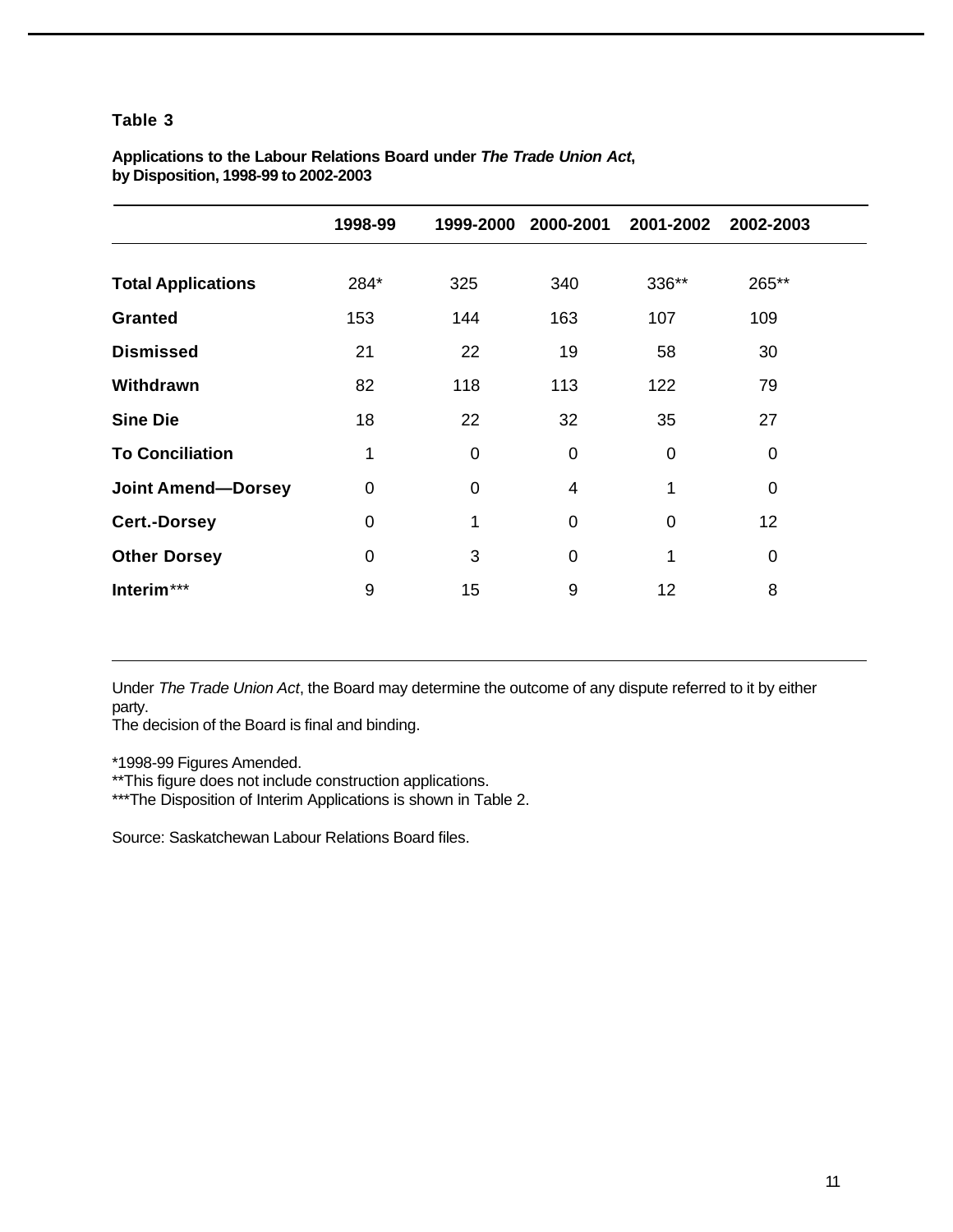| Year    | <b>Total</b><br><b>Applications</b> | <b>Granted</b> | <b>Dismissed</b> | Withdrawn | <b>Determined</b> | <b>Sine Die</b> |
|---------|-------------------------------------|----------------|------------------|-----------|-------------------|-----------------|
| 1998-99 |                                     |                | 0                |           | 0                 | 0               |
| 1999-00 | 0                                   | 0              | 0                |           | 0                 | 0               |
| 2000-01 | 5                                   | 4              | 0                |           | 0                 |                 |
| 2001-02 | 3                                   |                | 0                |           | 0                 |                 |
| 2002-03 | 0                                   |                | 0                |           |                   | 0               |

#### **Applications to the Labour Relations Board under** *The Construction Industry Labour Relations Act, 1992,* **by Disposition, 1998-99 to 2002-2003**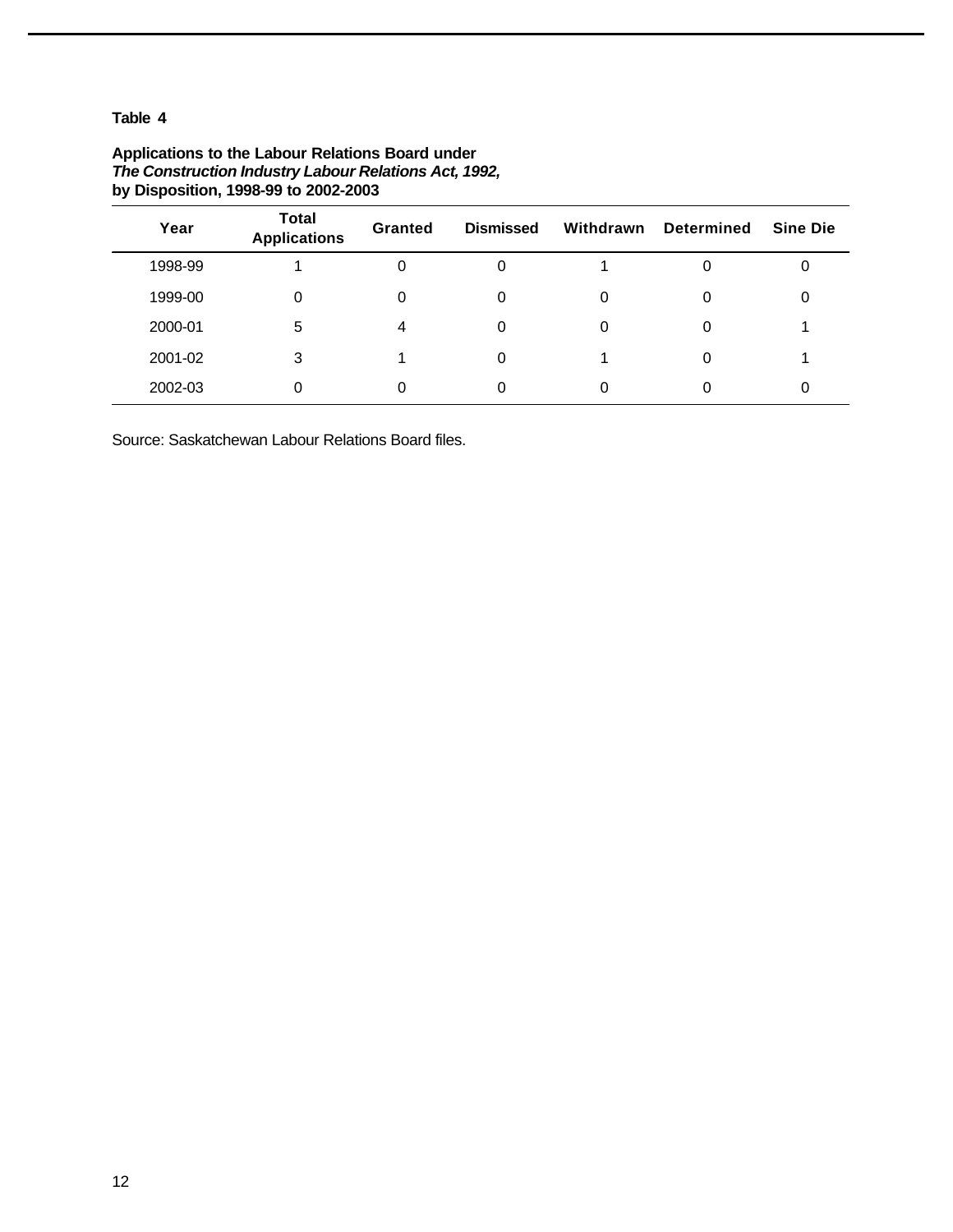### **Applications under** *The Trade Union Act* **by Type of Application, 1998-99 to 2002-2003**

| <b>Type of Application</b>                                      | 1998-99          | 1999-2000        | 2000-2001      | 2001-2002      | 2002-2003        |
|-----------------------------------------------------------------|------------------|------------------|----------------|----------------|------------------|
| <b>Total Applications*</b>                                      | 284**            | 325              | 335***         | 336***         | 265***           |
| Designation of Principal or Contractor<br>(Section 2, clause g) | $\pmb{0}$        | 0                | $\pmb{0}$      | 18             | 0                |
| Certification<br>(Section 5, clauses a, b and c)                | 88               | 113              | 68             | 64             | 70               |
| <b>Unfair Labour Practices</b><br>(Section 5, clause d)         | 46               | 78               | 105            | 82             | 65               |
| Reinstatement<br>(Section 5, clause f)                          | 15               | 28               | 24             | 18             | 14               |
| Monetary loss<br>(Section 5, clause g)                          | 15               | 33               | 26             | 19             | 16               |
| Company dominated<br>(Section 5, clause h)                      | $\pmb{0}$        | 0                | $\pmb{0}$      | 1              | 1                |
| Amendment or Rescission<br>(Section 5, clauses i, j and k)      | 51               | A12/R14          | A17/R17        | A18/R17        | A20/R14          |
| Exclusion on religious grounds<br>(Section 5, clause I)         | 3                | 3                | 3              | 1              | 1                |
| Employee determination<br>(Section 5, clause m)                 | 1                | 3                | $\overline{2}$ | $\overline{7}$ | 3                |
| Provisional determination<br>(Section 5.2)                      | 3                | $\boldsymbol{0}$ | 6              | 6              | 3                |
| Interim Application<br>(Section 5.3)                            | 9                | 15               | 9              | 12             | 8                |
| <b>Strike/Ratification Votes</b><br>(Section 11(8))             | $\boldsymbol{0}$ | $\pmb{0}$        | 1              | $\mathbf{2}$   | 1                |
| Reconsideration<br>(Section 13)                                 | $\boldsymbol{2}$ | 0                | $\mathbf{1}$   | 1              | $\boldsymbol{2}$ |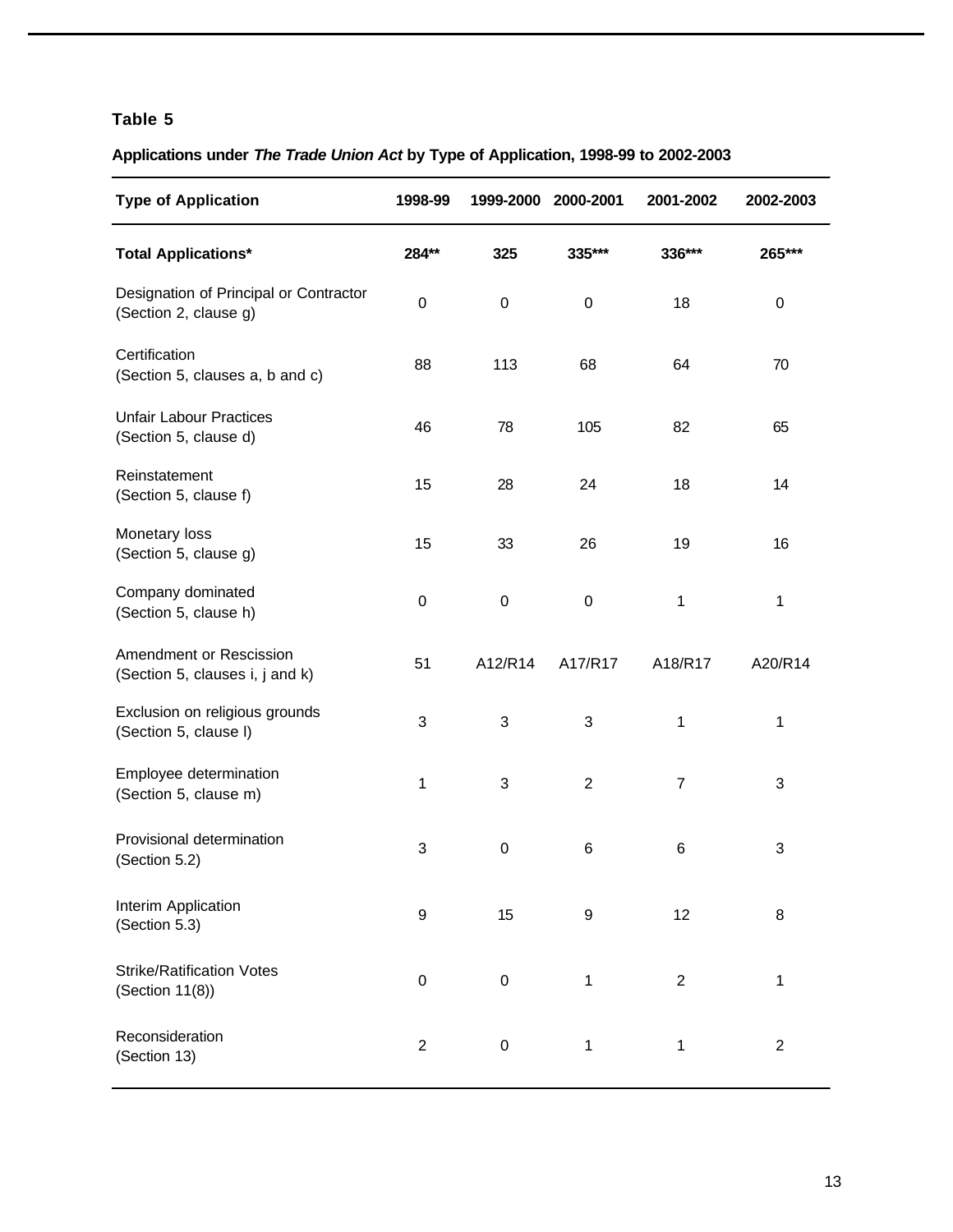#### **Table 5 - Continued ....**

### **Applications under** *The Trade Union Act* **by Type of Application, 1998-99 to 2002-2003**

| <b>Type of Application</b>                                      | 1998-99        | 1999-2000 2000-2001       |                         | 2001-2002        | 2002-2003                 |
|-----------------------------------------------------------------|----------------|---------------------------|-------------------------|------------------|---------------------------|
| Reference of Dispute<br>(Section 24)                            | $\pmb{0}$      | $\overline{2}$            | $\overline{2}$          | $\mathbf{1}$     | $\boldsymbol{2}$          |
| Duty of Fair Representation<br>(Section 25.1)                   | 29             | 8                         | 16                      | 30               | 11                        |
| <b>First Collective Bargaining Agreements</b><br>(Section 26.5) | 5              | 5                         | $\,6$                   | 8                | $\,6$                     |
| Raid                                                            | $\mathbf{1}$   | $\boldsymbol{0}$          | $\,6$                   | $\mathbf{1}$     | $\boldsymbol{2}$          |
| Membership in Trade Union<br>(Section 36.1)                     |                | 1                         | $\pmb{0}$               | $\boldsymbol{9}$ | $\pmb{0}$                 |
| Deemed Sale of Business<br>(Section 37.1)                       | $\mathbf 0$    | $\boldsymbol{0}$          | $\pmb{0}$               | $\overline{c}$   | $\pmb{0}$                 |
| Transfer of Obligation<br>(Section 37)                          | 11             | $\ensuremath{\mathsf{3}}$ | 20                      | 16               | $\,8\,$                   |
| <b>Related Employer</b><br>(Section 37.3 / Section 18 CILRA)    | $\mathbf 1$    | $\mathbf 1$               | 1                       | 1                | $\mathbf{1}$              |
| <b>Transfer of Bargaining Rights</b><br>(Section 39)            | $\mathbf{1}$   | $\boldsymbol{0}$          | $\pmb{0}$               | $\mathbf 0$      | $\mathbf{1}$              |
| <b>Technological Change</b><br>(Section 43)                     | $\overline{2}$ | $\boldsymbol{2}$          | 1                       | $\mathbf 0$      | $\ensuremath{\mathsf{3}}$ |
| Final Offer Vote<br>(Section 45)                                |                |                           |                         |                  | $\mathbf{1}$              |
| <b>Health Applications</b>                                      | 1              | $\overline{\mathbf{4}}$   | $\overline{\mathbf{4}}$ | $\overline{2}$   | 12                        |

\*These figures represent the number of applications disposed of during the reporting period, not the number received.

\*\*1998-99 Figures Amended.

\*\*\*This figure does not include construction applications.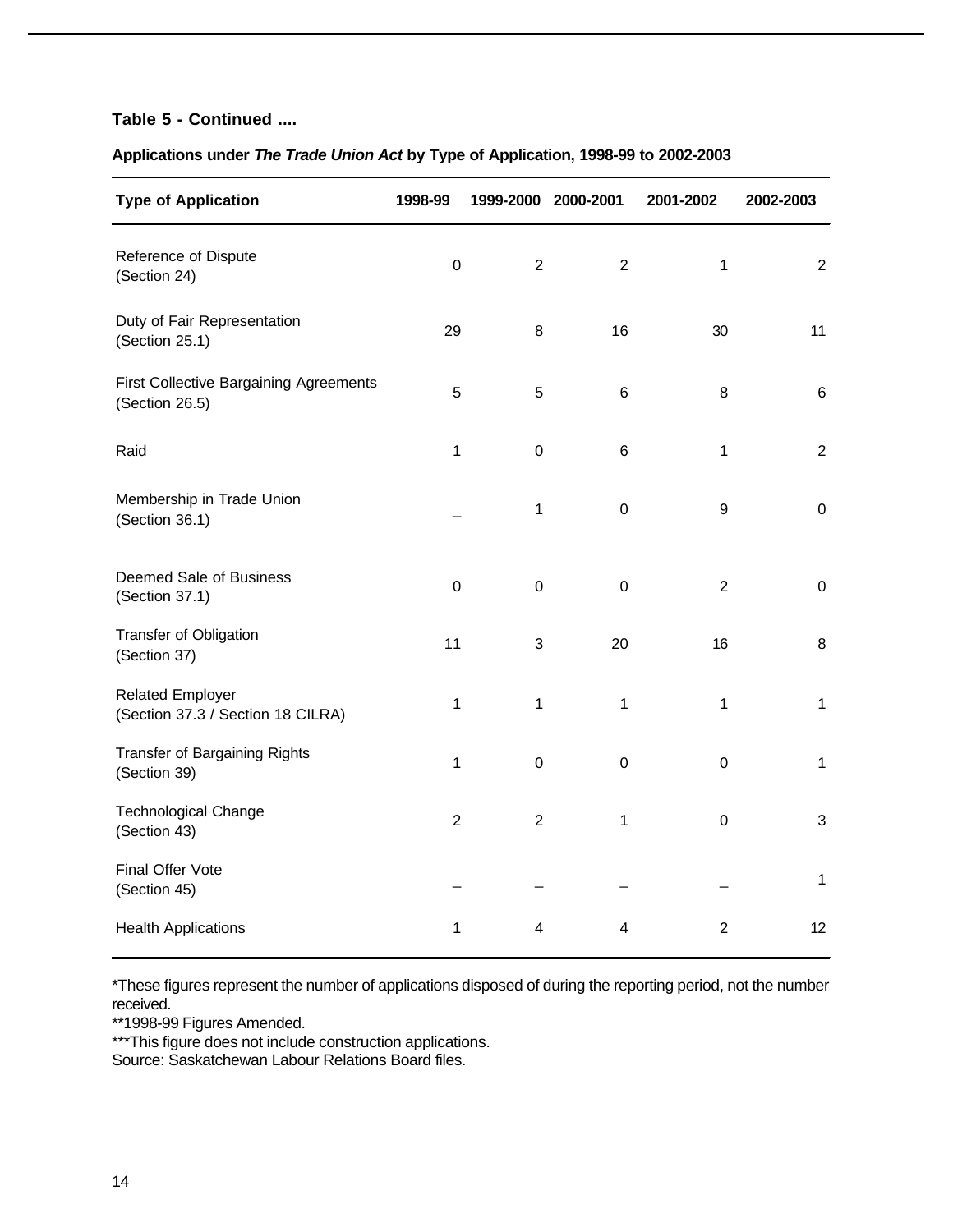| <b>Type of Application</b> | 1998-99 | 1999-2000 | 2000-2001 | 2001-2002 | 2002-2003 |
|----------------------------|---------|-----------|-----------|-----------|-----------|
| <b>Total Applications</b>  |         | $\Omega$  | 5         | 3         | 0         |
| Section 5                  | 0       | $\Omega$  |           | O         | Ω         |
| Section 10.2               | 0       | 0         | 4         |           | Ω         |
| Section 11                 | 0       | 0         | 0         |           | 0         |
| Section 16                 | 0       | 0         | 0         | O         | 0         |
| Section 18                 |         | 0         | 0         | 2         | ი         |
| Section 25                 | O       | 0         | 0         |           | O         |
| Section 29                 | 0       | 0         | ∩         |           | O         |
| Section 30                 | 0       | 0         | 0         | 0         | O         |
| Section 37                 |         | 0         | 0         |           | O         |
|                            |         |           |           |           |           |

#### **Applications under** *The Construction Industry Labour Relations Act, 1992* **by Type of Application, 1998-99 to 2002-2003**